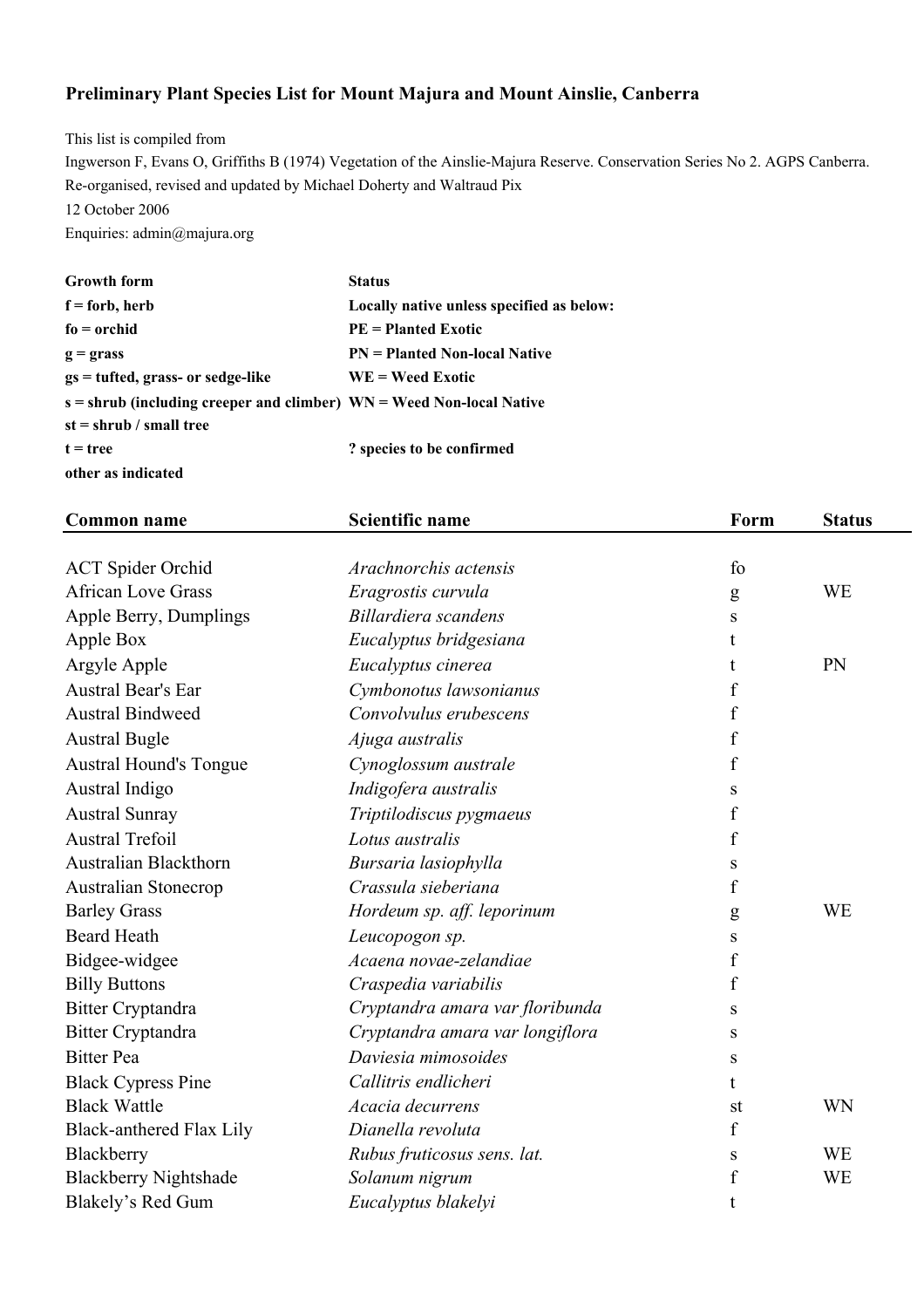| <b>Blue Devil</b>            | Eryngium rostratum                | f                |           |
|------------------------------|-----------------------------------|------------------|-----------|
| <b>Blue Periwinkle</b>       | Vinca major                       | S                | WE        |
| Bluebell                     | Wahlenbergia graniticola          | f                |           |
| Bluebell                     | Wahlenbergia sp.                  | f                |           |
| <b>Briar Rose</b>            | Rosa rubiginosa                   | S                | WE        |
| <b>Brittle Gum</b>           | Eucalyptus mannifera              | t                |           |
| <b>Broadleaf Dock</b>        | Rumex obtusifolius                | $\boldsymbol{f}$ | <b>WE</b> |
| Broomrape                    | Orobanche minor                   | f                | <b>WE</b> |
| Brown top Bent Grass         | Agrostis capillaris               | g                | <b>WE</b> |
| <b>Brushtail Spear Grass</b> | Austrostipa densiflora            | ${\bf g}$        |           |
| <b>Buchan Weed</b>           | Hirschfeldia incana               | f                | <b>WE</b> |
| Bundy, Long-leaved Box       | Eucalyptus goniocalyx             | t                |           |
| Bush-pea                     | Pultenaea cunninghamii            | S                |           |
| Bush-Pea                     | Pultenaea subspicata              | S                |           |
| Bush-pea, Egg and Bacon      | Pultenaea procumbens              | S                |           |
| Calandrinia                  | Calandrinia ? eremaea             | f                |           |
| Capeweed                     | Arctotheca calendula              | f                | WE        |
| Catsear, Flatweed            | Hypochoeris radicata              | f                | WE        |
| <b>Caustic Weed</b>          | Chamaesyce drummondii             | S                |           |
| Chamomile Burr-daisy         | Calotis anthemoides               | f                |           |
| Chamomile Daisy              | Leucanthemum vulgare              | f                | <b>WE</b> |
| Chickweed                    | Stellaria media                   | f                | <b>WE</b> |
| <b>Chilean Needle Grass</b>  | Nasella neesiana                  | ${\sf g}$        | WE        |
| Chocolate Lily               | Dichopogon strictus               | $\mathbf f$      |           |
| Cleavers                     | Galium aparine                    | f                | <b>WE</b> |
| Club-rush                    | Scirpus sp.                       | gl               |           |
| <b>Clustered Everlasting</b> | Chrysocephalum semipapposum       | $\mathbf f$      |           |
| <b>Common Centaury</b>       | Centaurium erythraea              | $\boldsymbol{f}$ | <b>WE</b> |
| Common Cotula                | Cotula australis                  | $\mathbf f$      |           |
| Common Crowfoot              | Erodium cicutarium                | f                | WE        |
| Common Sow Thistle           | Sonchus oleraceus                 | f                | WE        |
| Common Woodruff              | Asperula conferta                 | f                |           |
| Cootamundra Wattle           | Acacia baileyana                  | st               | WN        |
| Corkscrew, Spear Grass       | Austrostipa scabra subsp. falcata | g                |           |
| Cough-bush                   | Cassinia sp. D. aff. quinquefaria | S                |           |
| Cranberry Heath              | Astroloma humifusum               | S                |           |
| <b>Creamy Candles</b>        | Stackhousia monogyna              | f                |           |
| Creeping Hovea               | Hovea heterophylla                | S                |           |
| Creeping Raspwort            | Gonocarpus micranthus             | S                |           |
| <b>Curved Rice Flower</b>    | Pimela curviflora var. sericea    | S                |           |
| Dandelion                    | Taraxacum officinale              | f                | WE        |
| Daphne Heath                 | Brachyloma daphnoides             | S                |           |
| Digger's Speedwell           | Derwentia perfoliata              | S                |           |
| Dogwood                      | Cassinia aculeata                 | S                |           |
| Drooping Cassinia            | Cassinia arcuata                  | S                |           |
| Drooping She-oak             | Allocasuarina verticillata        | st               |           |
| Early Nancy                  | Wurmbea dioica                    | f                |           |
| Early Wattle                 | Acacia genistifolia               | S                |           |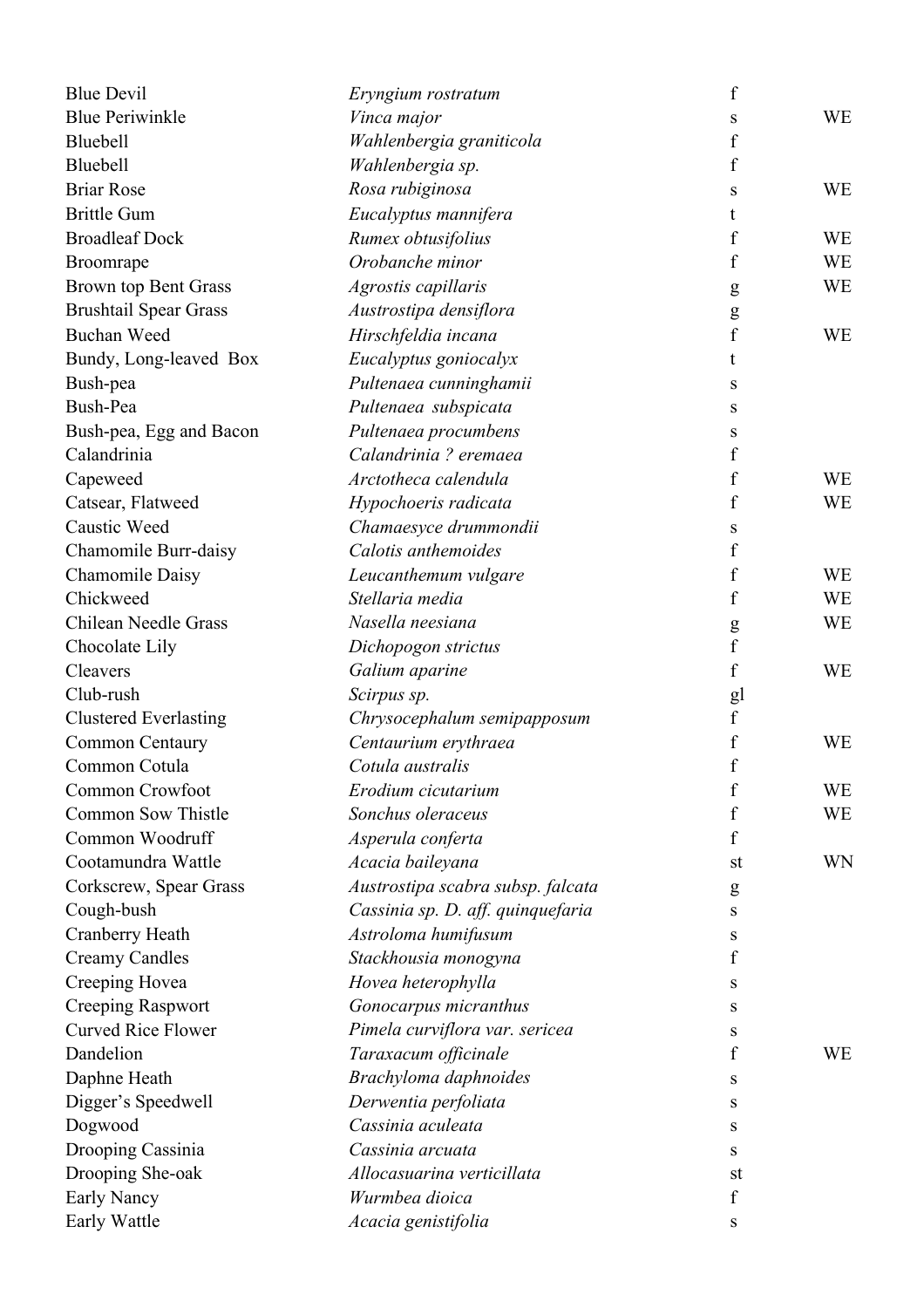| Einadia                      | Einadia nutans                           | S                  |           |
|------------------------------|------------------------------------------|--------------------|-----------|
| English Ivy                  | Hedera helix                             | S                  | <b>WE</b> |
| Fescue                       | Vulpia muralis                           | g                  | <b>WE</b> |
| Firethorn                    | Pyracantha sp.                           | S                  | WE        |
| Fireweed                     | Senecio quadridentatus                   | f                  |           |
| Fireweed                     | Senecio sp.                              | $\boldsymbol{f}$   |           |
| Five-corners                 | Styphelia triflora                       | S                  |           |
| Fleabane                     | Conyza sp.                               | f                  | WE        |
| <b>Fourleaf Allseed</b>      | Polycarpon tetraphyllum                  | $\boldsymbol{f}$   | WE        |
| French Catchfly              | Silene gallica                           | f                  | <b>WE</b> |
| Fringe Lily                  | Thysanotus tuberosus                     | $\boldsymbol{f}$   |           |
| Fuzzweed                     | Vittadinia cuneata                       | $\boldsymbol{f}$   |           |
| Gorse Bitter Pea             | Daviesia ulicifolia                      | S                  |           |
| <b>Grassland Wood Sorrel</b> | Oxalis perennans                         | $\boldsymbol{f}$   |           |
| <b>Great Brome</b>           | <b>Bromus</b> diandrus                   | g                  | WE        |
| Great Mullein / Aaron's Rod  | Verbascum thapsus                        | $\mathbf f$        | WE        |
| Green Wattle                 | Acacia sp. aff. mearnsii                 | st                 |           |
| Grevillea                    | Grevillea rosmarinifolia                 | S                  | WN        |
| Grevillea                    | Grevillea sp.                            | S                  | WN        |
| Grey Guinea Flower           | Hibbertia obtusifolia                    | S                  |           |
| Hair Grass                   | Aira elegantissima                       |                    | WE        |
| Hairy Panic                  | Panicum effusum                          | g<br>g             |           |
| <b>Hairy Raspwort</b>        | Haloragis elata                          | S                  |           |
| Hakea                        | Hakea decurrens                          | S                  |           |
| Hare's Foot Clover           | Trifolium arvense                        | f                  | WE        |
| Hawk's-beard                 | Crepis sp.                               | $\boldsymbol{f}$   | WE        |
| Hawkweed                     | Picris hieracioides                      | f                  | WE        |
| Hawthorn                     | Crataegus sp.                            | t                  | WE        |
| <b>Hedge Mustard</b>         | Sisymbrium officinale                    | $\boldsymbol{f}$   | WE        |
| <b>Hedgehog Grass</b>        | Echinopogon ovatus                       |                    |           |
| Hickory                      | Acacia implexa                           | $\mathbf{g}$<br>st |           |
| <b>Hill Daisy</b>            | Brachyscome aculeata                     | f                  |           |
| <b>Hoary Sunray</b>          | Leucochrysum albicans                    | $\boldsymbol{f}$   |           |
| Hop Clover                   | Trifolium campestre                      | f                  |           |
| Horehound                    | Marrubium vulgare                        | $\boldsymbol{f}$   | WE        |
| Indian Hedge Mustard         | Sisymbrium orientale                     | f                  | WE        |
| Indigo                       | Indigofera adesmiifolia                  |                    |           |
| Ivy Goodenia                 | Goodenia hederacea subsp. hederacea      | S<br>f             |           |
| Japanese Cudweed             | Gnaphalium japonicum                     | f                  |           |
|                              |                                          |                    | <b>WE</b> |
| Japanese Honeysuckle         | Lonicera japonica<br>Solanum ? aviculare | S                  | ?WN       |
| Kangaroo Apple, Nightshade   | Themeda australis                        | S                  |           |
| Kangaroo Grass               | Acacia armata                            | g                  | ?WN       |
| Kangaroo Thorn               |                                          | S                  |           |
| Kerria                       | Kerria japonica                          | S                  | WE        |
| Kidney Weed                  | Dichondra repens                         | f                  |           |
| Kurrajong                    | <b>Brachychiton</b> populneus            | t                  | Some PN   |
| Leafy Daisy                  | Brachyscome rigidula                     | f                  |           |
| Leek Orchid                  | Microtis sp.                             | fo                 |           |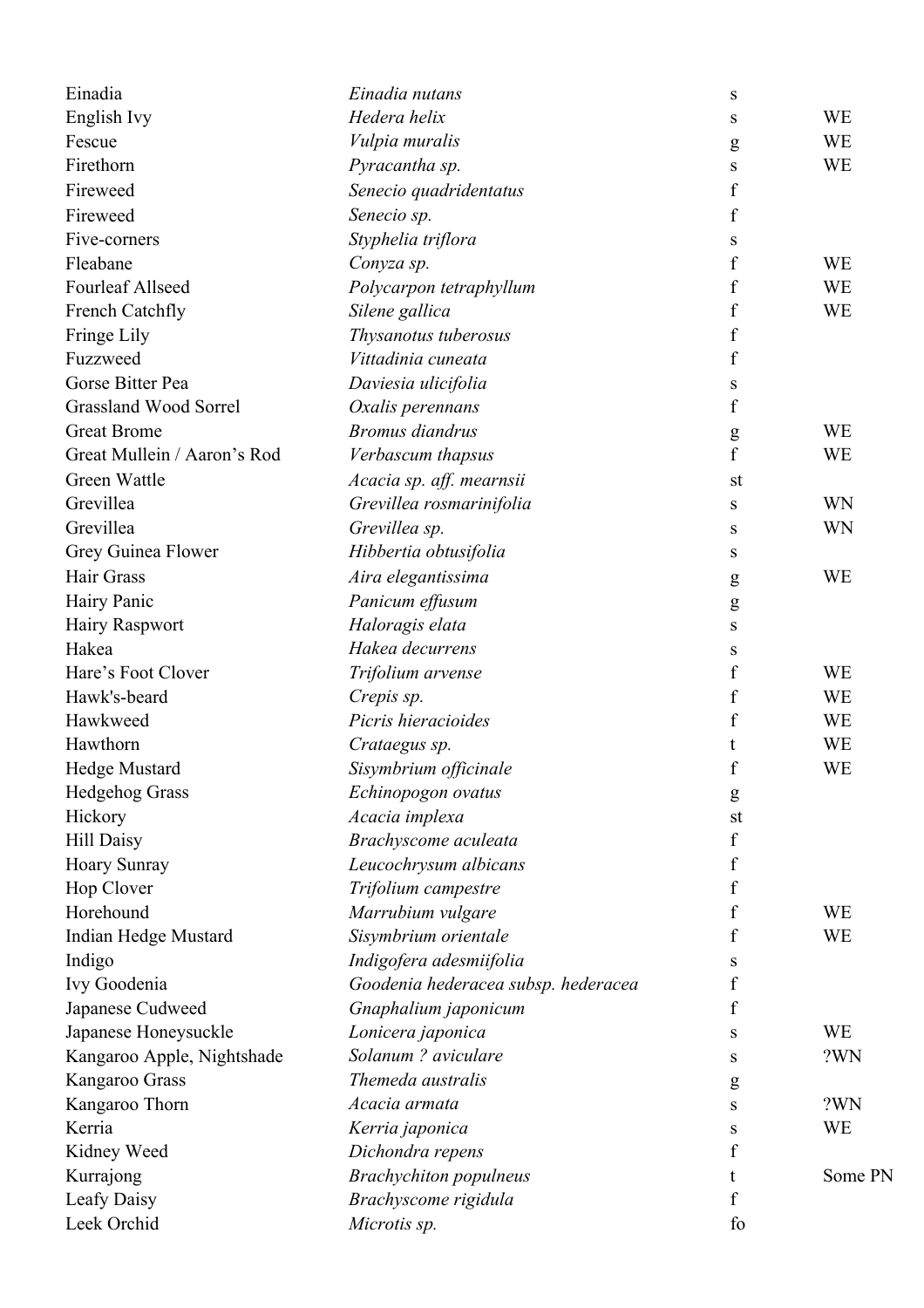| Leopard Orchid                          | Diuris pardina                           | fo                            |           |
|-----------------------------------------|------------------------------------------|-------------------------------|-----------|
| Love Grass                              | Eragrostis sp.                           | g                             |           |
| Mallow                                  | Malva sp.                                | $\mathbf f$                   | <b>WE</b> |
| Many-flowered Knawel                    | Scleranthus diander                      | S                             |           |
| Many-flowered Mat-rush                  | Lomandra multiflora                      | gl                            |           |
| Matted Bossiaea                         | Bossiaea buxifolia                       | S                             |           |
| Medic                                   | Medicago sp.                             | $\boldsymbol{f}$              | <b>WE</b> |
| Meliot                                  | Melilotus sp.                            | f                             | <b>WE</b> |
| Mistletoe                               | Amyema miquellii                         | epiphyte                      |           |
| Mistletoe                               | Muellerina eucalyptoides                 | epiphyte                      |           |
| <b>Monterey Pine</b>                    | Pinus radiata                            | t                             | PE        |
| Mouse-ear Chick-weed                    | Cerastium glomeratum                     | f                             | <b>WE</b> |
| Musky Caladenia                         | Caladenia gracilis (Stegostyla gracilis) | fo                            |           |
| Musky Caladenia                         | Stegostyla gracilis                      | fo                            |           |
| n/a                                     | Lepidium africanum sp.                   | f                             | <b>WE</b> |
| n/a                                     | Linaria arvensis                         | $\boldsymbol{f}$              | <b>WE</b> |
| Narrow-leaf Hop Bush                    | Dodonaea viscosa subsp. angustissima     | S                             |           |
| Narrow-leaf New Holland Daisy           | Vittadinia muelleri                      | $\boldsymbol{f}$              |           |
| Native Carrot                           | Daucus glochidiatus                      | $\boldsymbol{f}$              |           |
| Native Cherry, Ballart                  | Exocarpos cupressiformis                 | st                            |           |
| Native Crane's-bill                     | Geranium retrorsum                       | f                             |           |
| Native Geranium                         | Geranium solanderi var. solanderi        | f                             |           |
| Native Leek, Bulbine Lily               | <b>Bulbine bulbosa</b>                   | $\mathbf f$                   |           |
| Native Raspberry                        | Rubus parvifolius                        | S                             |           |
| Native Sarsparilla                      | Hardenbergia violacea                    | S                             |           |
| Necklace Fern                           | Asplenium flabellifolium                 | fern                          |           |
| Needle-bush, Silky Hakea                | Hakea? sericea                           | S                             | ?WN       |
| Nineawn Grass                           | Enneapogon nigricans                     | g                             |           |
| Nodding Blue Lily                       | Stypandra glauca                         | $\mathbf f$                   |           |
| Nodding Chocolate Lily                  | Dichopogon fimbriatus                    | $\mathbf f$                   |           |
| Nodding Thistle                         | Carduus nutans                           | f                             | <b>WE</b> |
| Pale Sundew                             | Drosera peltata                          | $\mathbf f$                   |           |
| Parrrot-pea                             | Dillwynia ? sp. aff. Cinerascens         | S                             |           |
| Paterson's Curse                        | Echium plantagineum                      | $\boldsymbol{f}$              | <b>WE</b> |
| Pelisser's Toadflax                     | Linaria pelisseriana                     | $\mathbf f$                   | <b>WE</b> |
| Peppermint                              | Eucalyptus nicholii                      | t                             | PN        |
| Phalaris                                | Phalaris aquatica                        |                               | <b>WE</b> |
| <b>Plume Grass</b>                      | Dichelachne sciurea                      | g                             |           |
| Poa                                     | Poa meionectes                           | g                             |           |
| Poa Tussock                             | Poa sieberiana                           | ${\bf g}$                     |           |
| Prickly Lettuce                         | Lactuca serriola                         | ${\bf g}$<br>$\boldsymbol{f}$ | <b>WE</b> |
| <b>Prickly Moses</b>                    | Acacia ulicifolia                        | S                             |           |
| Prickly Paddy Melon                     | Cucumis myriocarpus                      | f                             | <b>WE</b> |
|                                         | Sonchus asper                            | $\boldsymbol{f}$              | <b>WE</b> |
| Prickly Sow Thistle<br>Prickly Starwort | Stellaria pungens                        | f                             |           |
| Privet                                  |                                          |                               | <b>WE</b> |
| Proliferous Pink                        | Ligustrum lucidum                        | S<br>$\boldsymbol{f}$         | <b>WE</b> |
|                                         | Petrorhagia nanteuilii                   |                               |           |
| Purple Violet                           | Viola betonicifolia                      | f                             |           |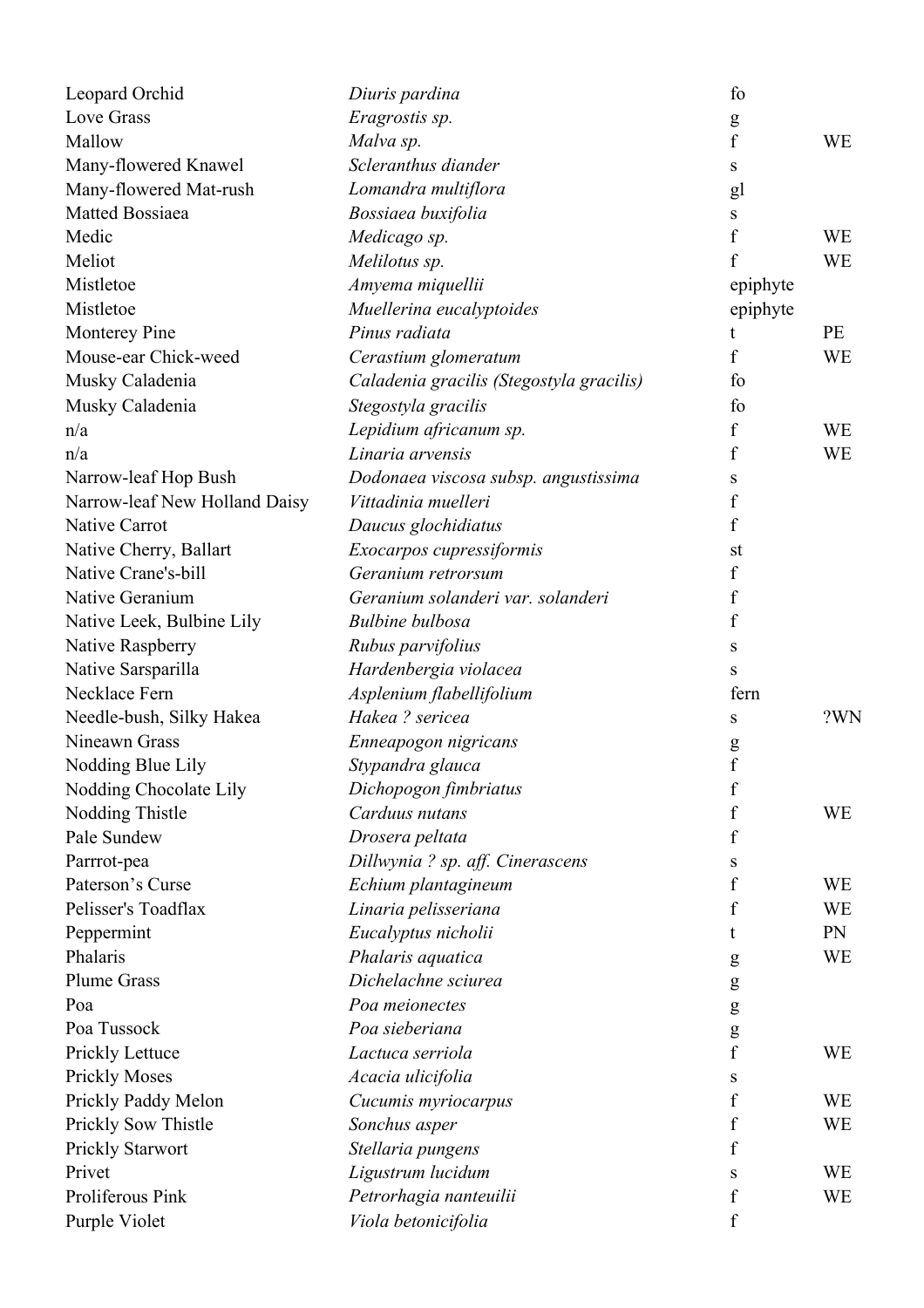| Purple Wiregrass                 | Aristida ramosa                       | g                |           |
|----------------------------------|---------------------------------------|------------------|-----------|
| <b>Quaking Grass</b>             | Briza maxima                          | g                | <b>WE</b> |
| Raspwort                         | Gonocarpus tetragynus                 | S                |           |
| Red Box                          | Eucalyptus polyanthemos               | t                |           |
| Red Leg Grass                    | Bothriochloa macra                    | g                |           |
| <b>Red Stem Wattle</b>           | Acacia rubida                         | st               |           |
| Red Stringybark                  | Eucalyptus macrorhyncha               | t                |           |
| Red-anther Wallaby Grass         | Joycea pallida                        | g                |           |
| <b>Red-flower Mallow</b>         | Modiola caroliniana                   | $\boldsymbol{f}$ | <b>WE</b> |
| Ribwort Plantain                 | Plantago lanceolata                   | $\boldsymbol{f}$ | <b>WE</b> |
| <b>Ringed Wallaby Grass</b>      | Austrodanthonia caespitosa            | $\mathbf{g}$     |           |
| <b>River Peppermint</b>          | Eucalyptus elata                      | t.               | PN        |
| Rock Fern                        | Cheilanthes austrotenuifolia          | fern             |           |
| Rough Bedstraw                   | Galium gaudichaudii                   | $\mathbf f$      |           |
| Rush                             | Juncus sp.                            | gl               |           |
| <b>Saffron Thistle</b>           | Carthamus lanatus                     | $\rm f$          | <b>WE</b> |
| Saloop                           | Einadia hastata                       | S                |           |
| <b>Scaly Buttons</b>             | Leptorhynchos squamatus               | f                |           |
| <b>Scarlet Pimpernel</b>         | Anagallis arvensis                    | f                | <b>WE</b> |
| <b>Scotch Thistle</b>            | Onopordum acanthium                   | $\boldsymbol{f}$ | <b>WE</b> |
| <b>Scrambled Eggs</b>            | Goodenia pinnatifida                  | f                |           |
| Scribbly Gum                     | Eucalyptus rossii                     | t                |           |
| <b>Serrated Tussock</b>          | Nasella trichotoma                    | ${\sf g}$        | <b>WE</b> |
| Sheep Sorrell                    | Acetosella vulgaris                   | $\mathbf f$      | <b>WE</b> |
| Sheep's Burr                     | Acaena ovina                          | f                |           |
| Sheep's Burnett                  | Sanguisorba minor subsp. muricata     | f                | <b>WE</b> |
| Shepherd's Purse                 | Capsella bursa-pastoris               | f                | <b>WE</b> |
| Shiny Cassinia                   | Cassinia longifolia                   | S                |           |
| <b>Shivery Grass</b>             | Briza minor                           | g                | WE        |
| Short Wallaby Grass              | Austrodanthonia carphoides            | ${\bf g}$        |           |
| Short-flowered Mat-rush          | Lomandra bracteata                    | gl               |           |
| <b>Shorthair Plume Grass</b>     | Dichelachne micrantha                 | $\mathbf{g}$     |           |
| Showy Parrot-pea                 | Dillwynia sericea                     | S                |           |
| <b>Silver Wattle</b>             | Acacia dealbata                       | st               |           |
| Skeleton Weed                    | Chondrilla juncea                     | f                | WE        |
| Slender Bitter Pea               | Daviesia leptophylla                  | S                |           |
| Slender Rat's Tail Grass         | Sporobolus creber                     | $\mathbf{g}$     |           |
| <b>Slender Rice Flower</b>       | Pimelea linifolia                     | S                |           |
| Slender Tick-trefoil             | Desmodium varians                     | S                |           |
| Small Poranthera                 | Poranthera microphylla                | f                |           |
| Small St John's Wort             | Hypericum gramineum                   | f                |           |
| <b>Smallflower Wallaby Grass</b> | Austrodanthonia setacea               | g                |           |
| <b>Small-leaved Clematis</b>     | Clematis microphylla var. leptophylla | S                |           |
| Small-leaved Kunzea              | Kunzea parvifolia                     | S                |           |
| <b>Small-leaved Privet</b>       | Ligustrum sinense                     | S                | WE        |
| <b>Smooth Catsear</b>            | Hypochoeris glabra                    | f                | <b>WE</b> |
| <b>Smooth Rice Flower</b>        | Pimelea glauca                        | S                |           |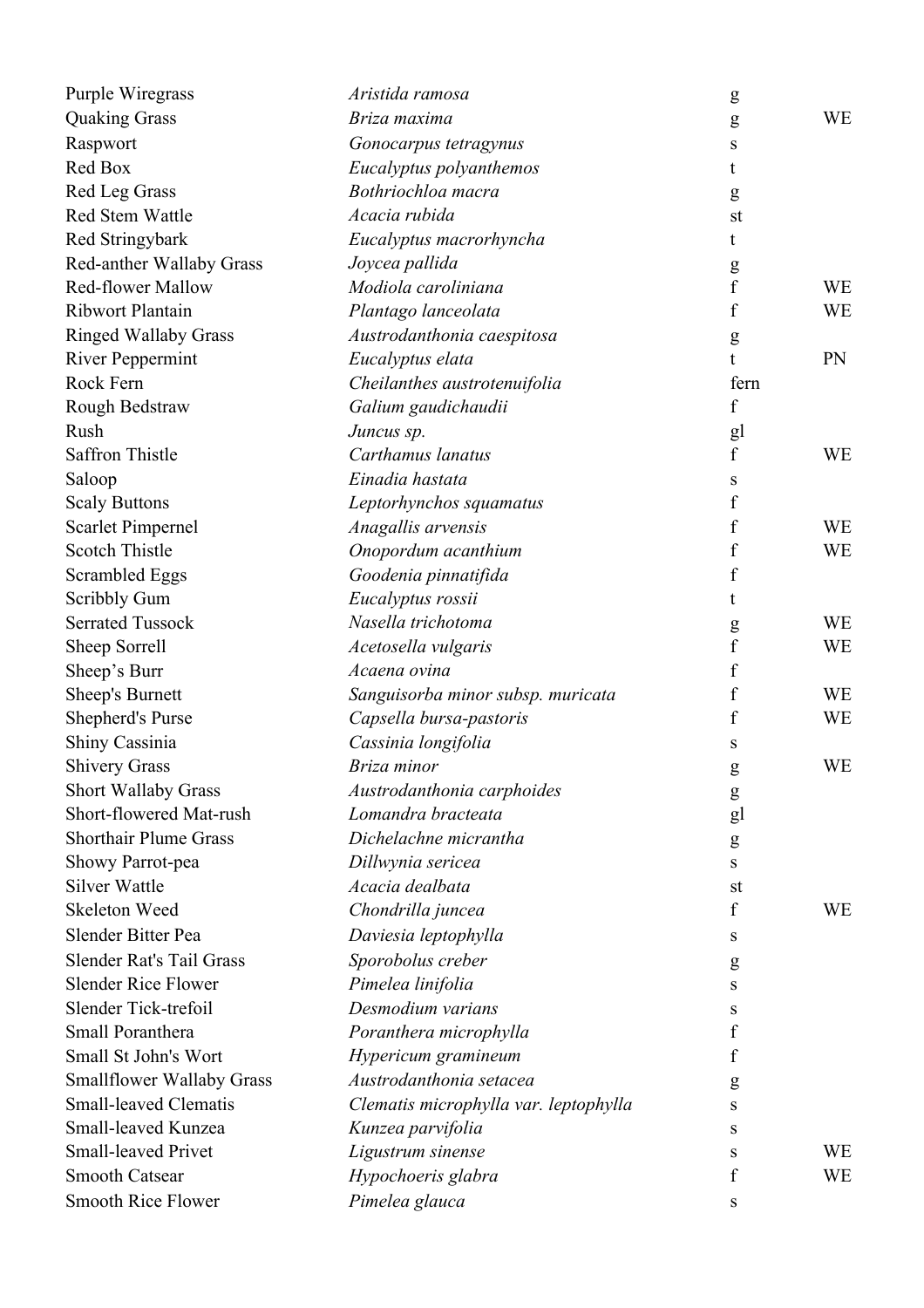| Smooth-flowered Wallaby Grass | Austrodanthonia pilosa                     | g                |           |
|-------------------------------|--------------------------------------------|------------------|-----------|
| <b>Snow Gum</b>               | Eucalyptus pauciflora                      | t                |           |
| Soft Brome                    | <b>Bromus molliformis</b>                  | g                | <b>WE</b> |
| Solenogyne                    | Solenogyne sp.                             | $\rm f$          |           |
| Sorrel                        | Oxalis corniculata                         | f                |           |
| Spear Thistle                 | Cirsium vulgare                            | f                | <b>WE</b> |
| Spike-rush                    | Eleocharis plana                           | gl               |           |
| Spiny Bitter Pea              | Daviesia genistifolia                      | S                |           |
| Spiny-headed Mat-rush         | Lomandra longifolia                        | gl               |           |
| St. John's Wort               | Hypericum perforatum                       | $\rm f$          | <b>WE</b> |
| <b>Sticky Everlasting</b>     | Bracteantha viscosa (Xerochrysum viscosum) | $\boldsymbol{f}$ |           |
| <b>Sticky Everlasting</b>     | Xerochrysum viscosum                       | $\rm f$          |           |
| <b>Stinging Nettle</b>        | Urtica urens                               | $\mathbf f$      |           |
| <b>Stinking Pennywort</b>     | Hydrocotyle laxiflora                      | f                |           |
| Sun Orchid                    | Thelymitra sp.                             | fo               |           |
| Sundew                        | Drosera auriculata                         | $\mathbf f$      |           |
| <b>Swamp Dock</b>             | Rumex brownii                              | f                |           |
| Tall Sedge                    | Carex appressa                             | gl               |           |
| <b>Tall Spear Grass</b>       | Austrostipa bigeniculata                   | g                |           |
| Three Awn Speargrass          | Aristida vagans                            | g                |           |
| <b>Tiger Orchid</b>           | Diuris sulphurea                           | fo               |           |
| Tree of Heaven                | Ailanthus sp.                              | t                | <b>WE</b> |
| Triggerplant                  | Stylidium graminifolium                    | $\mathbf f$      |           |
| <b>Tufted Bluebell</b>        | Wahlenbergia communis                      | f                |           |
| <b>Twiggy Mullein</b>         | Verbascum virgatum                         | f                | <b>WE</b> |
| Twining Fringe Lily           | Thysanotus patersonii                      | $\mathbf f$      |           |
| <b>Twining Glycine</b>        | Glycine clandestina                        | S                |           |
| Two-coloured Midget Greenhood | Hymenochilus bicolor                       | fo               |           |
| Urn Heath                     | Melichrus urceolatus                       | S                |           |
| Vanilla Lily                  | Arthropodium milleflorum                   | f                |           |
| Variable Plantain             | Plantago varia                             | f                |           |
| Variable Sword-sedge          | Lepidosperma laterale                      | gl               |           |
| Variable, Swamp Raspwort      | Haloragis heterophylla                     | S                |           |
| Viper's Bugloss               | Echium vulgare                             | f                | <b>WE</b> |
| <b>Wallaby Grass</b>          | Austrodanthonia laevis                     | g                |           |
| <b>Wallaby Grass</b>          | Austrodanthonia racemosa var. racemosa     | g                |           |
| <b>Wallaby Grass</b>          | Austrodanthonia tenuior                    | g                |           |
| Wattle Mat-rush               | Lomandra filiformis subsp. coriacea        | gl               |           |
| Wattle Mat-rush               | Lomandra filiformis subsp. filiformis      | gl               |           |
| Wax-lip Orchid                | Glossodia major                            | fo               |           |
| <b>Weeping Grass</b>          | Microlaena stipoides                       | g                |           |
| <b>Wheat Grass</b>            | Elymus scaber                              | g                |           |
| White Box                     | Eucalyptus albens                          | t                | PN        |
| White Clover                  | Trifolium repens                           | f                | WE        |
| Wild Oat                      | Avena fatua                                | g                | WE        |
| Wild Sage                     | Salvia verbenaca                           | $\mathbf f$      | WE        |
| Wild Sorghum                  | Sorghum leiocladum                         | g                |           |